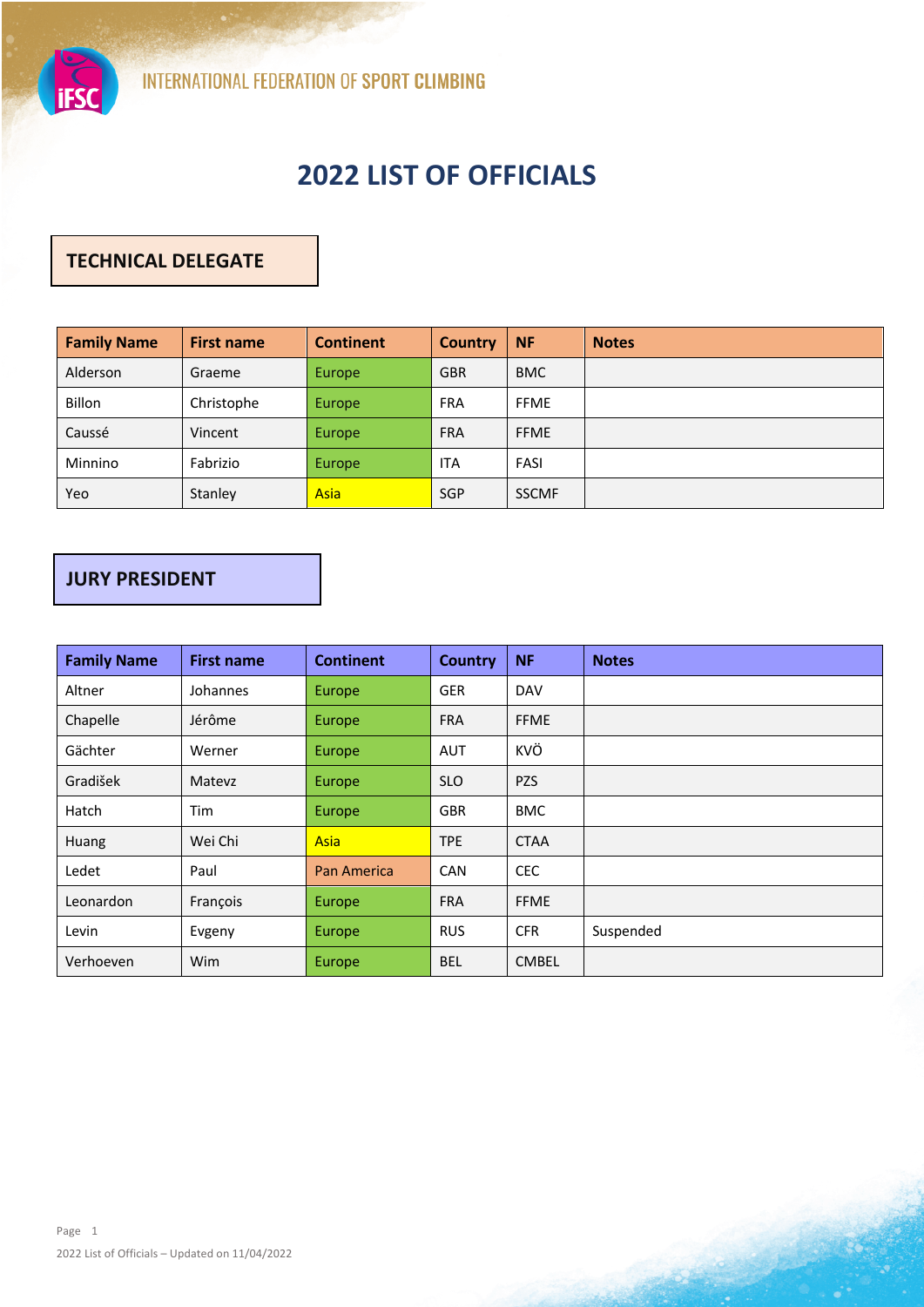

# **JUDGES**

| <b>Family Name</b> | <b>First name</b>      | <b>Continent</b>   | <b>Country</b> | <b>NF</b>     | <b>Notes</b>                                                               |
|--------------------|------------------------|--------------------|----------------|---------------|----------------------------------------------------------------------------|
| Cheng              | Ying (Jamie)           | Asia               | <b>CHN</b>     | <b>CMA</b>    |                                                                            |
| Hakamada           | Naoto                  | Asia               | <b>JPN</b>     | <b>JMSCA</b>  | Ineligible for 2022                                                        |
| Kreuscher          | Claudia                | Europe             | <b>AUT</b>     | KVÖ           |                                                                            |
| Lam                | Wing Leung<br>(Nelson) | Asia               | <b>HKG</b>     | <b>CHKCMU</b> |                                                                            |
| Leung              | Chi Yan (Sara)         | Asia               | <b>HKG</b>     | <b>CHKCMU</b> |                                                                            |
| Majewski           | Carole                 | Europe             | <b>FRA</b>     | <b>FFME</b>   |                                                                            |
| Mora Garcia        | David                  | Europe             | <b>ESP</b>     | <b>FEDME</b>  |                                                                            |
| Olsen              | Ole Morten             | Europe             | <b>NOR</b>     | <b>NKF</b>    |                                                                            |
| Polanski           | Artur                  | Europe             | POL            | <b>PZA</b>    |                                                                            |
| Seco Hernández     | Andres                 | Europe             | <b>ESP</b>     | <b>FEDME</b>  |                                                                            |
| Sprague            | Michael A.             | <b>Pan America</b> | <b>USA</b>     | <b>USAC</b>   |                                                                            |
| Sterrer            | Ursula                 | Europe             | <b>AUT</b>     | KVÖ           | Eligible for Youth and Paraclimbing events<br>Ineligible for Senior events |
| Vlassenroot        | Lieven                 | Europe             | <b>BEL</b>     | <b>CMBEL</b>  |                                                                            |
| Yick               | Sammy                  | Asia               | <b>HKG</b>     | <b>CHKCMU</b> |                                                                            |

## **CHIEF ROUTESETTERS**

| <b>Family Name</b> | <b>First name</b> | <b>Continent</b>   | Country    | <b>NF</b>   | <b>Notes</b>           |
|--------------------|-------------------|--------------------|------------|-------------|------------------------|
| <b>Bindhammer</b>  | Christian         | Europe             | <b>GER</b> | <b>DAV</b>  |                        |
| <b>Bishton</b>     | Percy             | Europe             | <b>GBR</b> | <b>BMC</b>  | No appointment in 2022 |
| Cabessut           | Romain            | <b>Europe</b>      | <b>FRA</b> | <b>FFME</b> |                        |
| Cassidy            | Jamie             | Europe             | <b>GBR</b> | <b>BMC</b>  |                        |
| Danielson          | Chris             | <b>Pan America</b> | <b>USA</b> | <b>USAC</b> |                        |
| De Girolamo        | Vincent           | Europe             | <b>FRA</b> | <b>FFME</b> |                        |
| Dutray             | Matthieu          | <b>Europe</b>      | <b>FRA</b> | <b>FFME</b> |                        |
| Fichtinger         | Reinhard          | <b>Europe</b>      | <b>AUT</b> | KVÖ         |                        |

فللأنفذ فيتعدد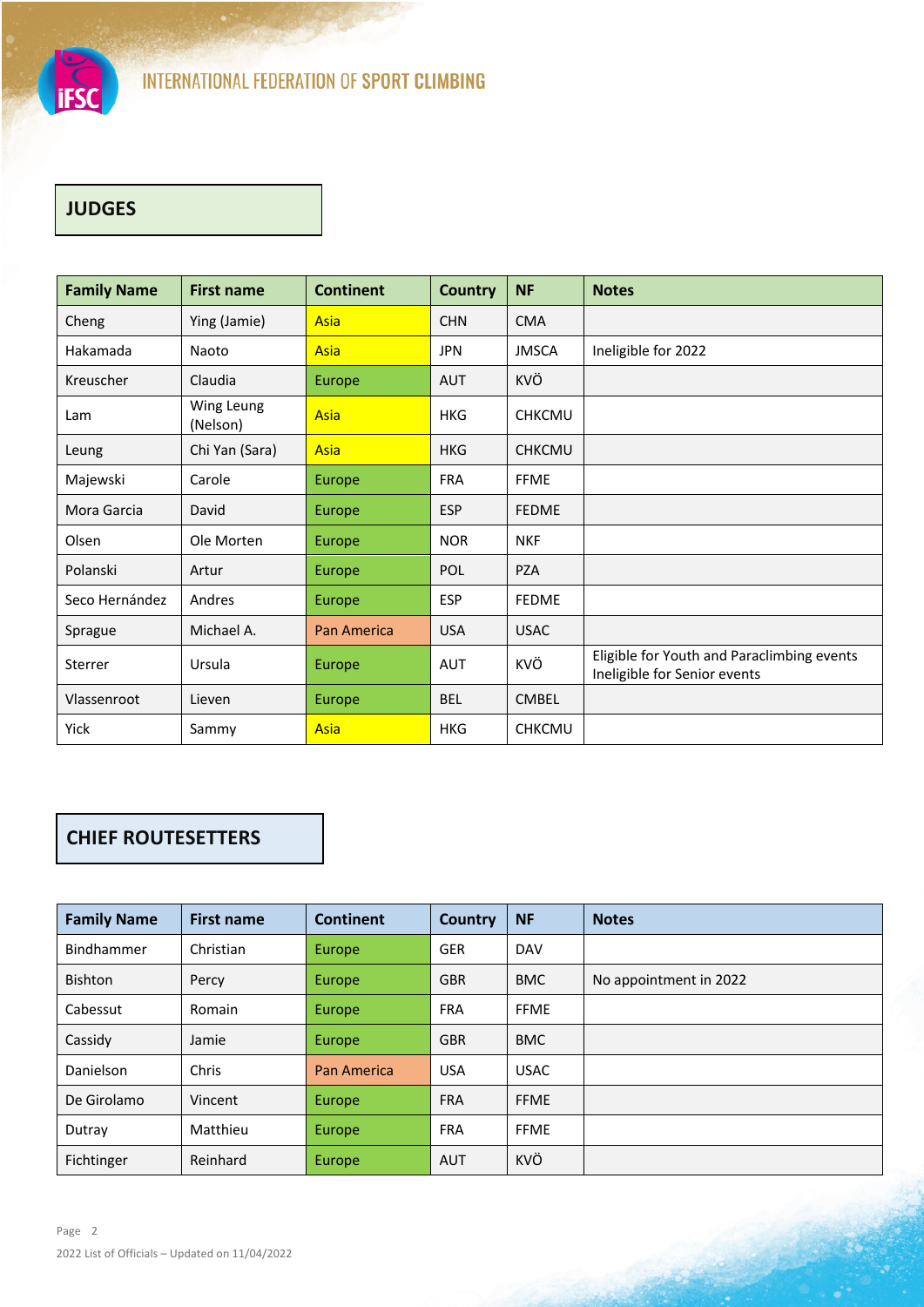

# INTERNATIONAL FEDERATION OF SPORT CLIMBING

| Gnerro    | Alberto  | Europe | <b>ITA</b> | FASI         |                        |
|-----------|----------|--------|------------|--------------|------------------------|
| Godoffe   | Jacky    | Europe | <b>FRA</b> | <b>FFME</b>  | No appointment in 2022 |
| Gras      | Julien   | Europe | <b>FRA</b> | <b>FFME</b>  |                        |
| Hammerer  | Martin   | Europe | <b>AUT</b> | KVÖ          |                        |
| Hassler   | Manuel   | Europe | SUI        | CAS          |                        |
| Hirashima | Gen      | Asia   | <b>JPN</b> | <b>JMSCA</b> |                        |
| Laporte   | Laurent  | Europe | <b>FRA</b> | <b>FFME</b>  |                        |
| Murnig    | Florian  | Europe | <b>AUT</b> | KVÖ          |                        |
| Okano     | Hiroshi  | Asia   | JPN        | <b>JMSCA</b> |                        |
| Oleksy    | Tomasz   | Europe | POL        | <b>PZA</b>   |                        |
| Pustelnik | Adam     | Europe | POL        | <b>PZA</b>   |                        |
| Samyn     | Remi     | Europe | <b>FRA</b> | <b>FFME</b>  |                        |
| Vidmar    | Katja    | Europe | <b>SLO</b> | PZS          | No appointment in 2022 |
| Woitzuck  | Matthias | Europe | AUT        | KVÖ          |                        |
| Wszolek   | Marcin   | Europe | POL        | PZA          |                        |
| Zbranek   | Jan      | Europe | <b>GER</b> | <b>DAV</b>   |                        |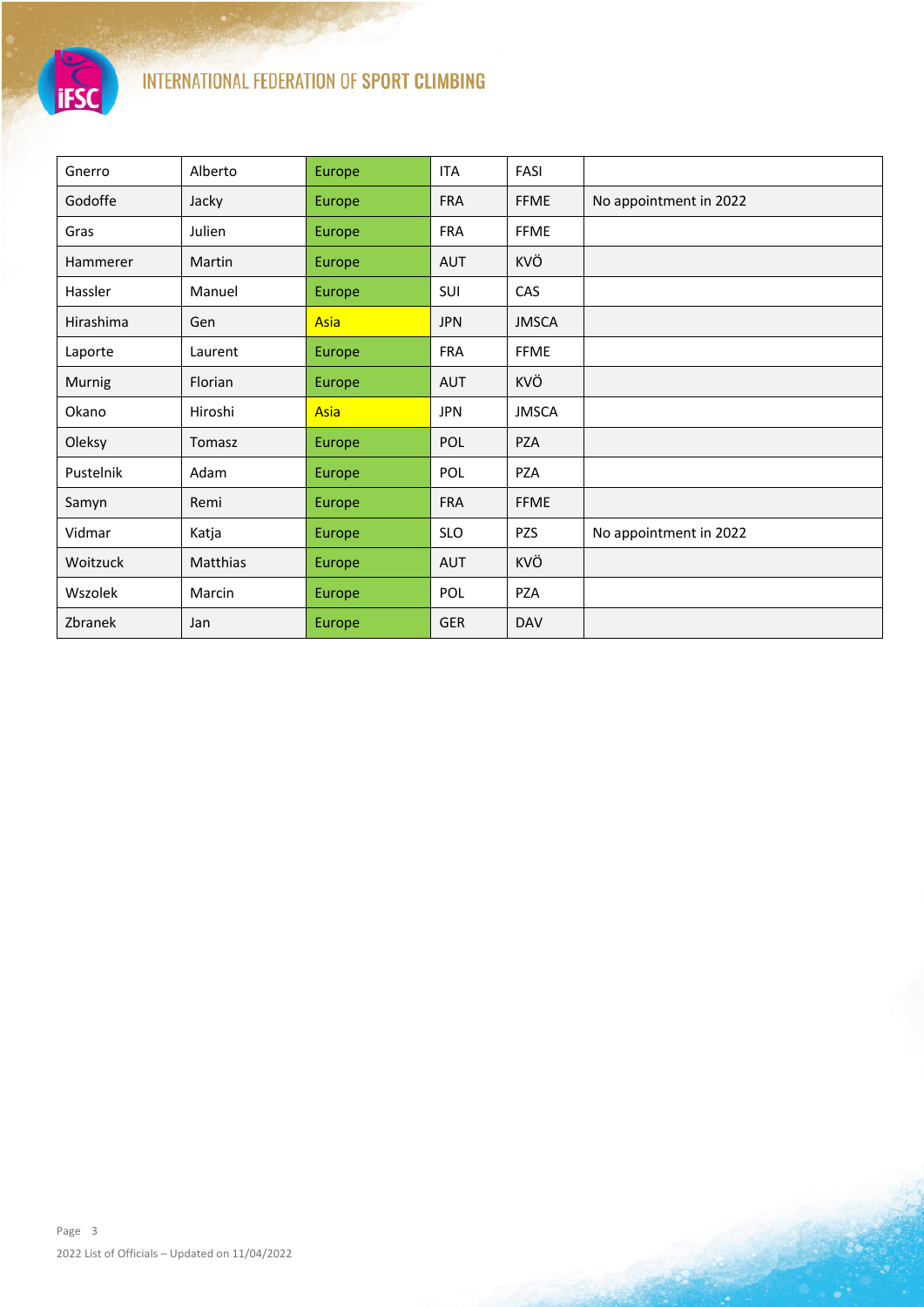

# **ROUTESETTERS**

| <b>Family Name</b> | <b>First name</b> | <b>Continent</b>   | Country    | <b>NF</b>    | <b>Notes</b>           |
|--------------------|-------------------|--------------------|------------|--------------|------------------------|
| Farshadyeganeh     | Artimes           | Asia               | IRI        | <b>IMSCF</b> |                        |
| Genoux             | Yann              | Europe             | <b>FRA</b> | <b>BMC</b>   |                        |
| Gregor             | Garrett           | <b>Pan America</b> | <b>USA</b> | <b>USAC</b>  |                        |
| Janicot            | Helene            | Europe             | <b>FRA</b> | <b>FFME</b>  | No appointment in 2022 |

### **JUNIOR ROUTESETTERS**

| <b>Family Name</b> | <b>First name</b> | <b>Continent</b>   | <b>Country</b> | <b>NF</b>    | <b>Notes</b> |
|--------------------|-------------------|--------------------|----------------|--------------|--------------|
| Gallyamova         | Anna              | Europe             | <b>RUS</b>     | <b>CFR</b>   | Suspended    |
| Hori               | Tsukuru           | <b>Asia</b>        | <b>JPN</b>     | <b>JMSCA</b> | 2022         |
| Katiyo             | Tonde             | Oceania            | <b>AUS</b>     | <b>SCA</b>   | 2022         |
| Matsushima         | Akito             | <b>Asia</b>        | <b>JPN</b>     | <b>JMSCA</b> | 2020         |
| Mizuguchi          | Tsukasa           | <b>Asia</b>        | <b>JPN</b>     | <b>JMSCA</b> | 2022         |
| Niemiec            | Olga              | Europe             | POL            | <b>PZA</b>   | 2022         |
| Verdasco           | Sergio            | Europe             | <b>ESP</b>     | <b>FEDME</b> | 2022         |
| Weaver             | <b>Brad</b>       | <b>Pan America</b> | <b>USA</b>     | <b>USAC</b>  | 2020         |

#### **DIVERSITY PROGRAMME ROUTESETTERS**

| <b>Family Name</b> | <b>First name</b> | <b>Continent</b> | Country    | <b>NF</b>    | <b>Notes</b> |
|--------------------|-------------------|------------------|------------|--------------|--------------|
| Borella            | Anna              | Europe           | <b>ITA</b> | FASI         |              |
| Corral             | Pedro             | Pan Am           | ECU        | <b>FEDAN</b> |              |
| Hilman             | Haron             | Asia             | <b>SGP</b> | <b>SSCMF</b> |              |
| Horan              | Emma              | Oceania          | <b>AUS</b> | <b>SCA</b>   |              |

العراق ويدعهم